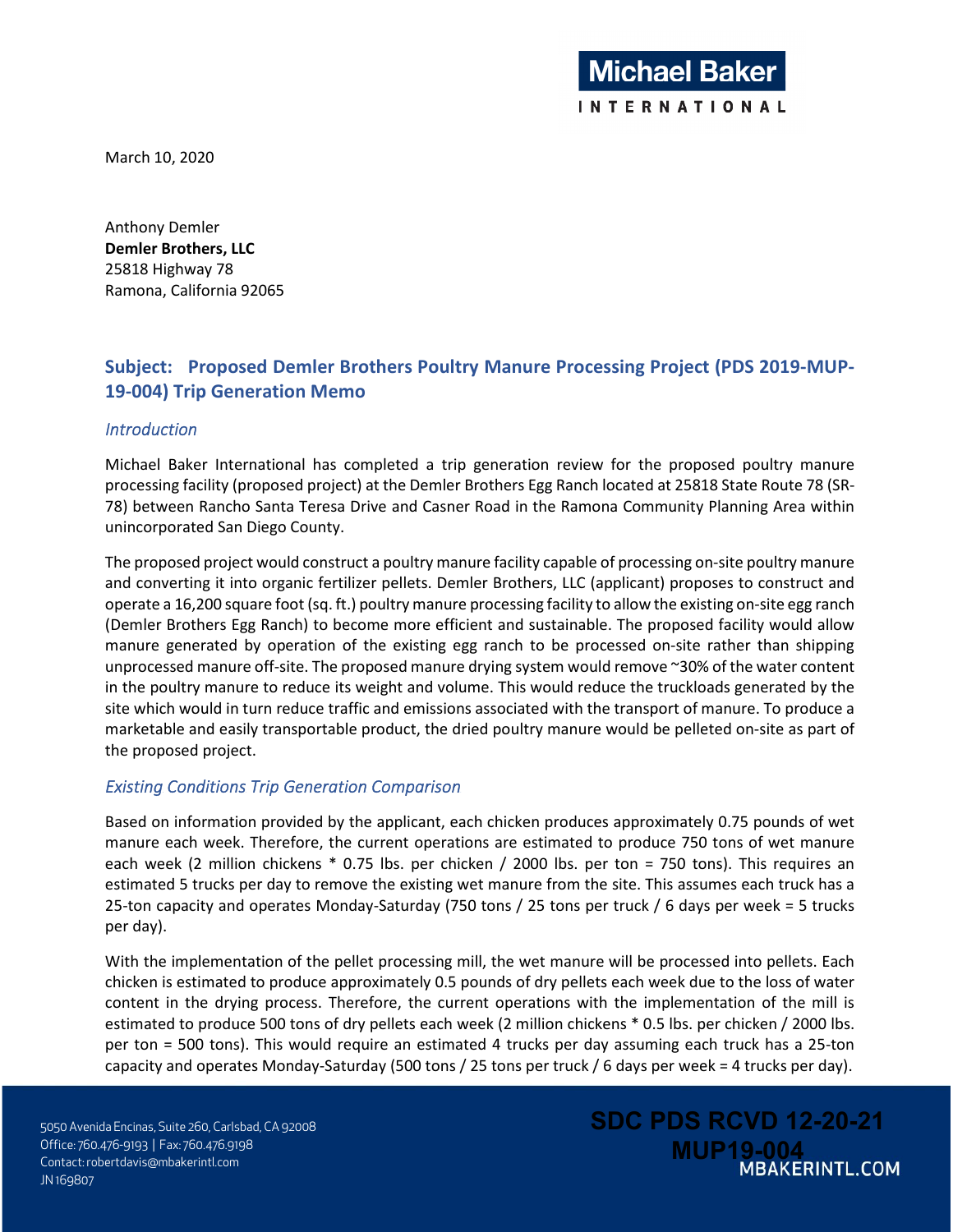In order to account for the additional effect of large trucks on traffic conditions, the estimated truck trip generation is converted to passenger car equivalents (PCE's) using a conservative factor of 3.0. As shown in **Table 1**, the existing operation is estimated to generate 10 truck trips per day or 30 daily PCE trips. With the implementation of the processing mill, the project site is estimated to generate 8 truck trips or 24 daily PCE trips. Therefore, the processing mill will result in a net decrease of 2 truck trips or 6 PCE trips per day.

| <b>Daily Trips</b>            | <b>Existing Operations</b> |     |              | <b>Existing Operations</b><br><b>With Pellet</b><br><b>Processing Mill</b> |     |              | <b>Net Change</b> |     |       |
|-------------------------------|----------------------------|-----|--------------|----------------------------------------------------------------------------|-----|--------------|-------------------|-----|-------|
|                               | In.                        | Out | <b>Total</b> | In                                                                         | Out | <b>Total</b> | $\ln$             | Out | Total |
| <b>Truck Trips (vehicles)</b> |                            |     | 10           | 4                                                                          | 4   | 8            | $-1$              | -1  | $-2$  |
| <b>Total Trips (PCE)</b>      | 15                         | 15  | 30           | 12                                                                         | 12  | 24           | -3                | -3  | -6    |

|  |  |  |  |  | Table 1 – Existing Operations Trip Generation Comparison |
|--|--|--|--|--|----------------------------------------------------------|
|--|--|--|--|--|----------------------------------------------------------|

PCE = passenger car equivalent

Primary access to the site is currently provided by a 24-foot decomposed granite (DG) Egg Ranch private driveway located approximately 1,000 feet east of Rancho Santa Teresa Drive via SR-78. Trucks currently transport wet manure to off-site locations using this driveway and will continue to use this driveway to transport the processed dry pellets to offsite locations. The majority of trucks transporting dry pellets to customers are anticipated to travel east along SR-78 towards Imperial Valley where most agricultural farm fertilizer customers are located.

# *Ultimate Conditions Trip Generation Comparison (3 million chickens)*

The Demler Brothers Egg Ranch has the capacity to accommodate 3 million chickens<sup>1</sup>. Three million chickens would produce an estimated 1,125 tons of wet manure each week (3 million chickens \* 0.75 lbs. per chicken / 2000 lbs. per ton = 1,125 tons). This would require an estimated 8 trucks per day assuming each truck has a 25-ton capacity  $(1,125 \text{ tons} / 25 \text{ tons} \text{ per truck} / 6 \text{ days} \text{ per week} = 8 \text{ trucks per day}).$ 

With the implementation of the pellet processing mill, ultimate operations would produce an estimated 750 tons of dry pellets each week (3 million chickens \* 0.5 lbs. per chicken / 2000 lbs. per ton = 750 tons). This would require an estimated 5 trucks per day assuming each truck has a 25-ton capacity (750 tons / 25 tons per truck / 6 days per week = 5 trucks per day). In addition, future processing mill operations is forecast to require an additional two employees that would be assigned to a second work shift. As shown in **Table 2**, the future operations are estimated to generate 48 daily PCE trips. With the implementation of the processing mill, the proposed project is estimated to generate 34 daily PCE trips (includes new employee trips) which results in a net decrease of 14 PCE trips.

**Michael Baker INTERNATIONAL** 

<sup>&</sup>lt;sup>1</sup> Three million is allowed by right under Existing conditions/not part of MUP.